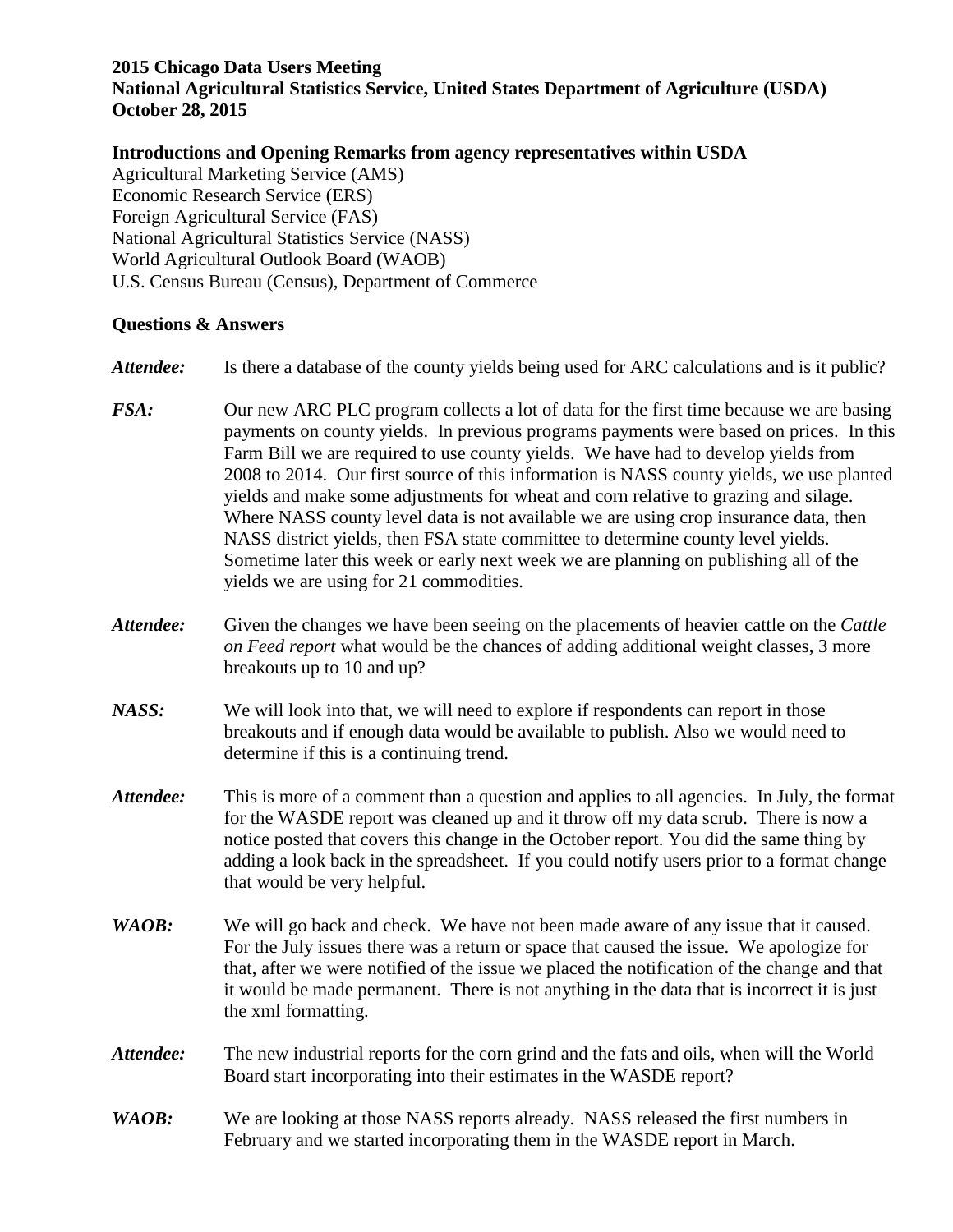| Attendee: | Inspections reported are currently port inspections is it possible for you to pass along rail<br>inspections because of the amount of corn going out of the US by rail into Mexico and<br>Canada. You can get the numbers but you have to look in several different places and I<br>think this would provide transparency and be a tremendous improvement.                                                                                                                                                                                                                                                                                                                                                                          |
|-----------|-------------------------------------------------------------------------------------------------------------------------------------------------------------------------------------------------------------------------------------------------------------------------------------------------------------------------------------------------------------------------------------------------------------------------------------------------------------------------------------------------------------------------------------------------------------------------------------------------------------------------------------------------------------------------------------------------------------------------------------|
| AMS:      | Thank you for the question, that data actually comes from Federal Grain Inspection. I<br>will have to talk with them and find out if we can get that number to add to the report.                                                                                                                                                                                                                                                                                                                                                                                                                                                                                                                                                   |
| Attendee: | I have looked back at the last 25 years of supply and demand estimates for soybeans. For<br>the majority of those 25 years the USDA has underestimated the total demand for the<br>year because the stocks are estimated high, due to exports being off. Have you taken a<br>look at your models that predict demand because we are consistently underestimating?                                                                                                                                                                                                                                                                                                                                                                   |
| WOAB:     | We are aware of this trend and we are always evaluating to see if we can make<br>improvements.                                                                                                                                                                                                                                                                                                                                                                                                                                                                                                                                                                                                                                      |
| Attendee: | Could you clarify if you are only looking at farmer reported data in yield estimates and<br>are there plans to release more details from the objective yield survey so that we can<br>understand where the yield is derived from?                                                                                                                                                                                                                                                                                                                                                                                                                                                                                                   |
| NASS:     | We take a look at the farmer reported information, the objective measurement<br>information, the FSA acreage, satellite information; the board considers all available<br>information when we make our forecasts on a monthly basis.                                                                                                                                                                                                                                                                                                                                                                                                                                                                                                |
| Attendee: | Is there going to be a move to release the certified acres data at a consistent time<br>preferably during Washington D.C. office hours?                                                                                                                                                                                                                                                                                                                                                                                                                                                                                                                                                                                             |
| FSA:      | We have a consistent time now, it is 6:00 am EST. We are going to work on changing<br>those hours so that we will have support available when released.                                                                                                                                                                                                                                                                                                                                                                                                                                                                                                                                                                             |
| Attendee: | In the cattle sector there has been a change in the number of Holstein bull calves now<br>being feed and a sharp drop in the "Bob" veal calf slaughter as these are being added into<br>feedlots. Would it be possible to add information to the 6-month cattle inventory to get<br>some idea of the mix of cattle in fed lots of dairy breeds, beef breeds, etc?                                                                                                                                                                                                                                                                                                                                                                   |
| NASS:     | That is an interesting question and I don't know that I can answer it right now. We have<br>reviewed this request and found that it would be very difficult to collect this information<br>from the feedlots. It would require feedlots to report what each animal is classified as<br>they come into the feedlots. For example, how would the feedlot know if a calf was<br>originally going to veal and now being fed for slaughter? Although this is an interesting<br>topic, it would put undue burden on the feedlot respondent. Putting this question on the<br>July Cattle questionnaire would be a point in time estimate only and would not provide<br>any type of trend information on what is happening in the industry. |
| Attendee: | Why is California being added to the state data for hogs?                                                                                                                                                                                                                                                                                                                                                                                                                                                                                                                                                                                                                                                                           |
| NASS:     | After the Census of Agriculture is conducted we do a review of each program. We look at<br>the proportion each state contributes to the U.S. level inventory. If a state contributes at<br>least one percent of total inventory it is included in the quarterly program. We also look<br>at the proportion of the total inventory that will be represented by those states in the<br>quarterly program. This twofold process guarantees that we have the correct allotment of                                                                                                                                                                                                                                                       |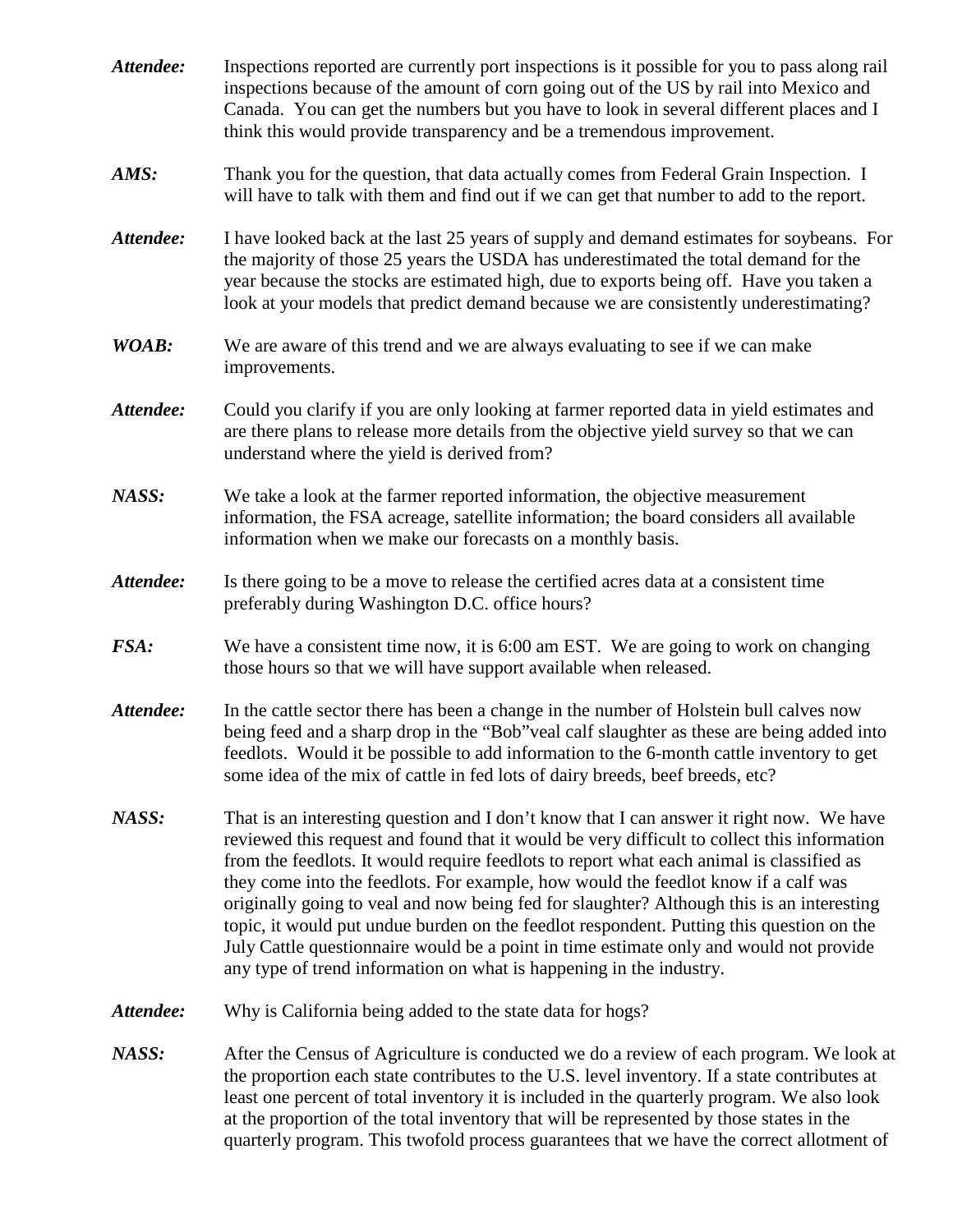states in a program. During the review for hogs NASS added California to the states that conduct a survey quarterly. No state was removed from the quarterly program.

- *Attendee:* Cattle are being sorted out based on production practices, Antibiotic Free (ABF) cattle, gestation free hogs, etc. It is gaining more traction as the end users are pushing for greater supply information on these categories.
- *NASS:* If we are going to ask for that type of information we would need the support of the industry. When we go to OMB for questionnaire approval one of the first questions is what is the purpose of these questions and what are you trying to obtain. Until we get enough demand from the industry, and support in the budget NASS will not be pursuing.
- *Attendee:* On the weekly retail series that you mentioned, would it be possible to get an all beef or all pork price connected with the data?
- *AMS:* That is something that currently I don't think we can do but it is something that in the future we are hoping to be able to tie back to. Right now the data is collected and stored differently. As we move to everyone using the same methods and storage systems it helps but we are still transitioning everything into the new system. Once it is operational you will be able to tie the information back to almost anything of interest.
- Attendee: What do you mean when you say the industry has to ask for something?
- *NASS:* Anytime a new question is added to a survey there has to be some reason. We cannot just add a question because we have oversight by OMB to ensure we are making good use of tax payer dollars and that we are not burdening the respondent by asking for information they cannot provide. Some of the questions are added in order to fulfill our mission if an industry would like additional questions asked they would need to prepare a letter to NASS. At that point we would evaluate if the producers would be able to provide the information and determine what we would be able to publish, seek budgetary authority and OMB approval.
- *Attendee:* In the past you have talked about response rates. Have the response rates gone down and can you provide some insight into how much for crops and livestock?
- *NASS:* It is an area of concern for us. We have recently put together a task force to study the issue. We know that in certain sectors we have very high response rates and coverage. What we general say at this meeting is that any of you that use the data and have direct contact with producer organizations please speak to how you use this information and explain what value the information provides to you. We have a very positive relationship with producers for the most part but we can always use your support to sustain or increase response rates.
- *Attendee:* The corn crush data is very helpful is there a point at which the sorghum crush data will not be withheld?
- *NASS:* I know our friends at World Board would also like to see that information. We have disclosure issues that must be addressed before publication can occur. That is a very small piece of the crushing's report and we would like to publish it but not at a cost of disclosure to an individual operation.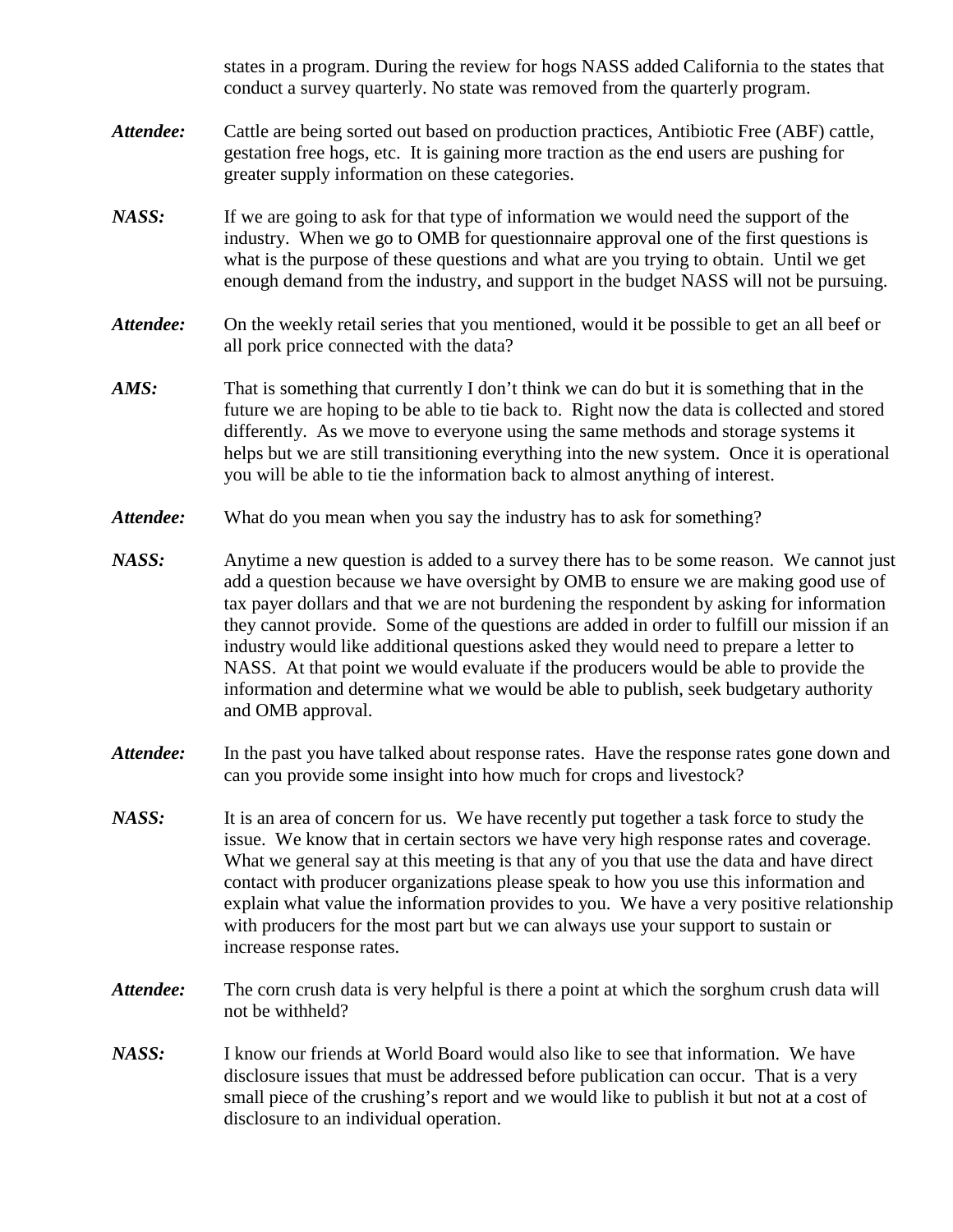- *Attendee:* The industry arrives at an oil yield based on crushings and oil productions. Does your survey ask about oil yields?
- *NASS:* No, our survey asks about tons of beans crushed and 1,000 pounds of crude oil produced.
- *Attendee:* Oil stocks as described in the report include crude on hand at the end of the month and once refined on hand. Are there other categories that would add to this total such as oil at bio diesel plants?
- *NASS:* The survey does not ask further refined oil and bio diesel plants are not included in the NASS surveys.
- Attendee: Are the same questions being asked that were asked by the Census Bureau?
- *NASS:* No, the Census Bureau had different items such as margarine. We worked with the industry to standardize the questions so that each respondent had a clear definition of what was being asked and could report in a more homogeneous way.
- *Attendee:* In the past there was a spread between the Census data and the NOPA data based on what was collected on the Census. Now the questions are a little different and there are no questions asked about stocks on hand at a Bio Diesel plant. Is that correct?
- *NASS:* Yes that is correct. When we collect information about bio diesel we ask about once refined. Stocks stored at a bio diesel plant are further along than the once refined that we collect with the survey. In reference to NOPA, NASS includes all known companies that are crushing. NOPA doesn't include all companies. The majority of the time we are above NOPA numbers. We are working with the industry to make sure the data we publish is reported accurately.
- *Attendee:* I think NASS should stop doing crop condition ratings. I think we are having some issues that with crop genetics these days that a road side look is not an accurate reflection of the crops condition. Specifically I think they are going too long in the season. In the October 5 release Minnesota was at 69 percent complete with bean harvest and my good to excellent rating went up 3 points.
- *NASS:* The policy we follow is that we will rate conditions until 50 percent of the crop is harvested. As far as how people report we have always noted it is a subjective report based on guidelines we provide to reporters. One item to remember is that we use the same reporters each week and for a large part year to year. The numbers themselves are subjective but there is a lot of information in the week to week change, the previous season, 5-year averages, etc.
- *Attendee:* Would it be possible to only use the largest states and discontinue when they reach 50 percent? I think going down from 50 to 40 is a great idea.
- *NASS:* We do it state by state so it's a question of which state is at what level. If your state is at 51 percent we no longer measure or ask that condition rating question but we continue with the states that are not at 50 percent. The table will continue to be in the report until the national total is at 50 percent. The 40 percent is something we can take a look at.
- *Attendee:* Did I understand correctly that even though the crop reporters go through training they have flexibility in how the data is collected and who they collect it from?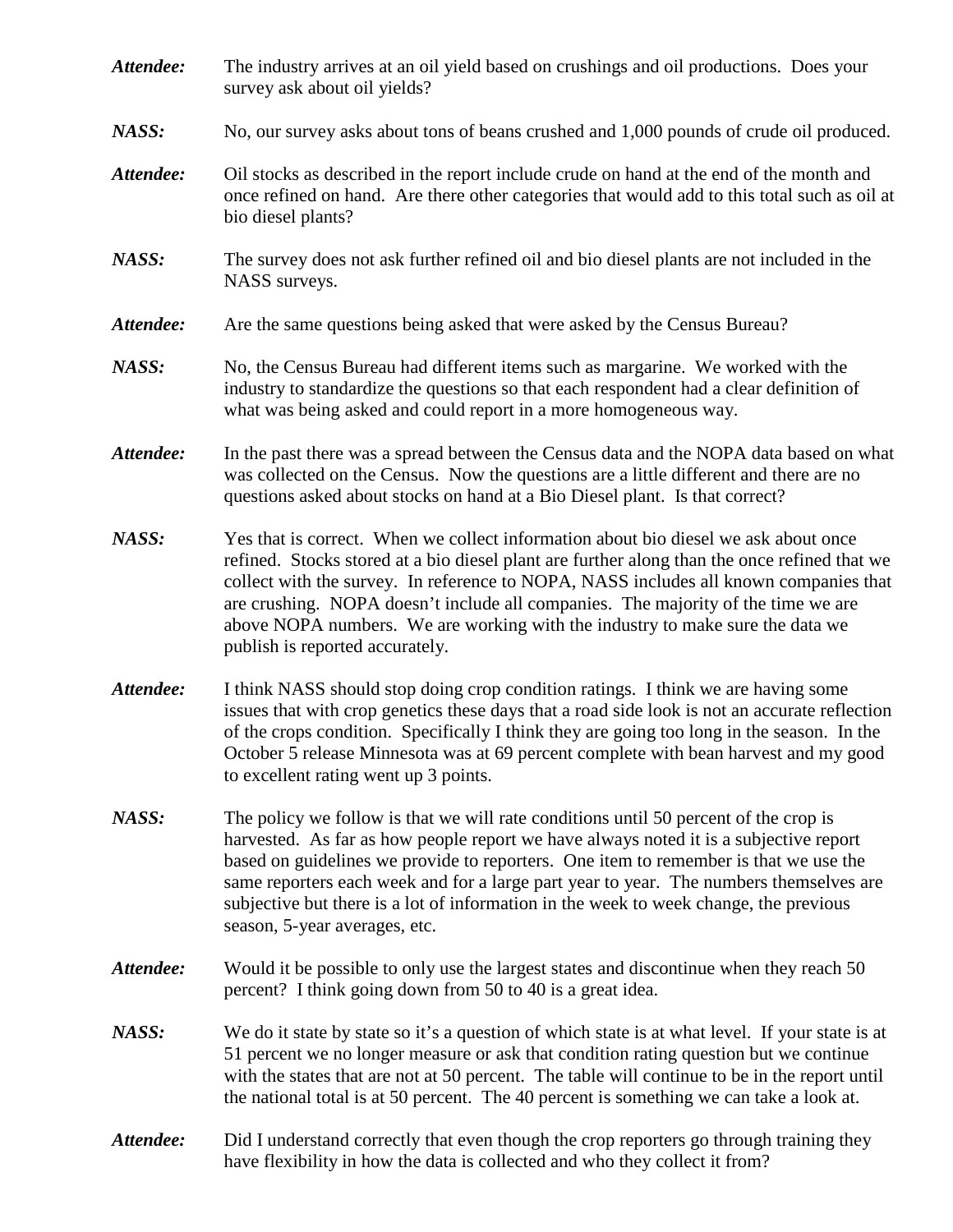| NASS:     | We have a standard set of definitions that should be applied by all crop reporters equally.<br>As far as individual reporters, some may be driving the entire county for the week and<br>basing their assessment on what they saw while others may not have been out of the<br>office and base their report based on what producers have told them.                                                                                                                                                                                                                                                                                                                                                                                                                                                                                                        |
|-----------|------------------------------------------------------------------------------------------------------------------------------------------------------------------------------------------------------------------------------------------------------------------------------------------------------------------------------------------------------------------------------------------------------------------------------------------------------------------------------------------------------------------------------------------------------------------------------------------------------------------------------------------------------------------------------------------------------------------------------------------------------------------------------------------------------------------------------------------------------------|
| Attendee: | Is it correct that NASS doesn't use the crop condition rating in the crop estimate?                                                                                                                                                                                                                                                                                                                                                                                                                                                                                                                                                                                                                                                                                                                                                                        |
| NASS:     | That is correct.                                                                                                                                                                                                                                                                                                                                                                                                                                                                                                                                                                                                                                                                                                                                                                                                                                           |
| Attendee: | Could you explain the non-disclosure rule that was reference earlier?                                                                                                                                                                                                                                                                                                                                                                                                                                                                                                                                                                                                                                                                                                                                                                                      |
| AMS:      | You need to have 3 participants provide data at least 50 percent of the time over the past<br>60 days. No single entity can provide more than 70 percent of the data and no single<br>entity can be the sole provider of data more than 20 percent of the time. The same as<br>with NASS we are obligated to protect the confidentiality of those reporting.                                                                                                                                                                                                                                                                                                                                                                                                                                                                                               |
| Attendee: | Doesn't NASS reference crop conditions multiple times in the crop production report and<br>isn't NASS looking at a lot of things not just farmer reported data and objective yield<br>data?                                                                                                                                                                                                                                                                                                                                                                                                                                                                                                                                                                                                                                                                |
| NASS:     | We use condition and progress information in how we interpret survey data. Farmer data<br>and objective yield data are the primary items used for forecasting but we have to use the<br>crop conditions and ratings to interpret this data compared to last year. The survey data<br>is the primary source; however the other information helps to interpret the survey data.                                                                                                                                                                                                                                                                                                                                                                                                                                                                              |
| Attendee: | In the 2012 Census the beginning farmer question along with spousal relationship were<br>added. What additional items may be added in the 2017 Census and can we expect a<br>relationship variable between the 3 operators?                                                                                                                                                                                                                                                                                                                                                                                                                                                                                                                                                                                                                                |
| NASS:     | We expect to capture some additional information on veterans and also the expanded role<br>of women in agriculture. We also anticipate some additional questions related to farm<br>structure/operator arrangement types.                                                                                                                                                                                                                                                                                                                                                                                                                                                                                                                                                                                                                                  |
| Attendee: | This year the condition rating for corn fell to the upper 60s and stayed in the 67 to 69<br>percent range for the rest of the year. There were a couple of months where the weather<br>was up and down but the ratings didn't change. Do you think producers really know<br>what the condition of their crop is or could they just be relying on what the news media is<br>saying the condition is?                                                                                                                                                                                                                                                                                                                                                                                                                                                        |
| NASS:     | Early in the year we rely more heavily on what the producers tell us because for the<br>objective yield information you are just counting plants. As the year progresses and<br>crops mature that you have ears that can be sent to the lab. We do include the number of<br>objective yield samples that were processed through the lab to give some idea of how<br>useful that information is. This also leads into an early topic about how we use the crop<br>condition to help us determine how to weight some of the information. Knowing how far<br>along the crop is helps us to interpret the objective yield information and how it compares<br>to previous crops. There are some generalities to how much weight each piece of<br>information is given but it all depends on the specific year and the weather impacts of the<br>growing season. |